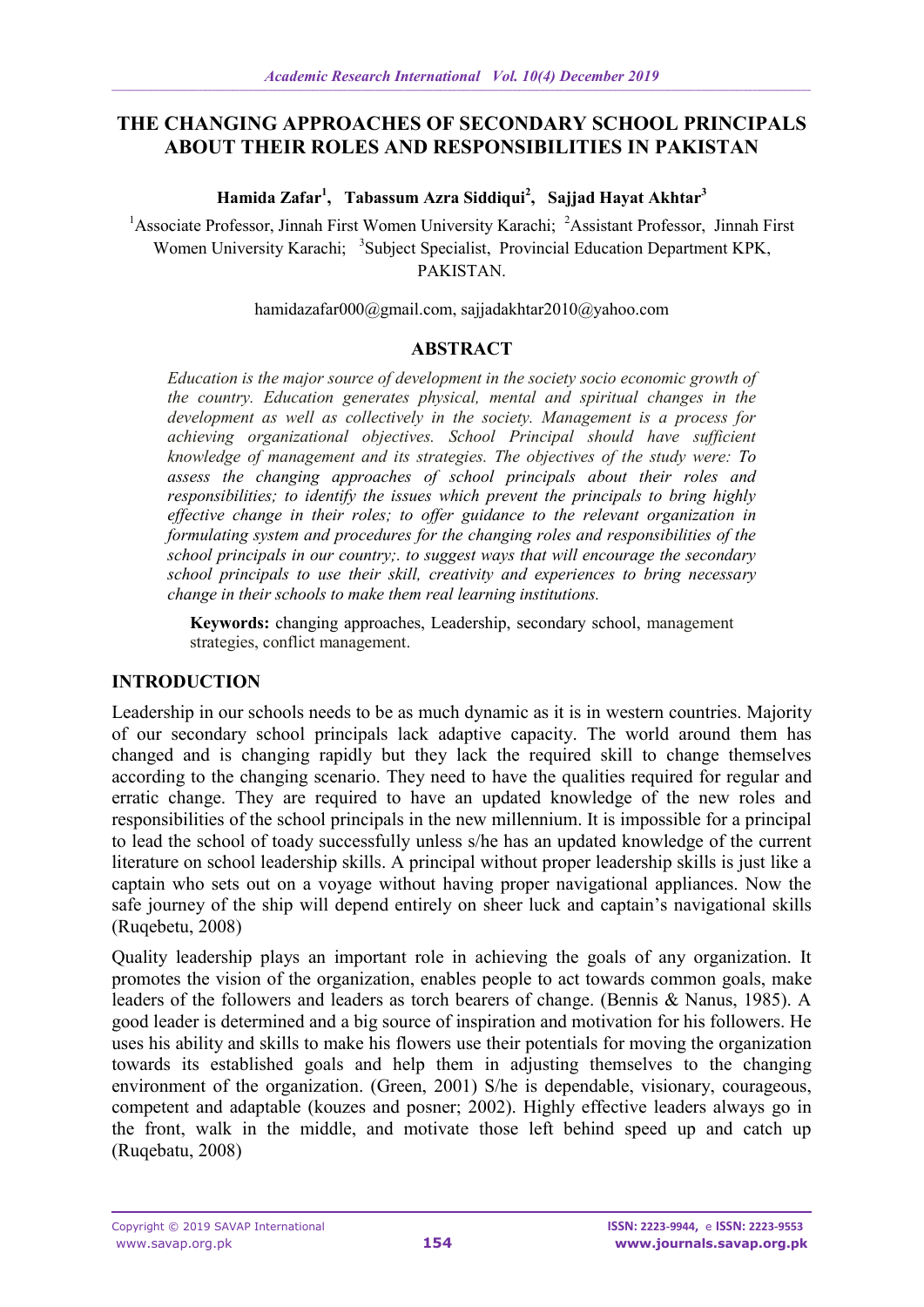The school principal serves as the educational leader and is the centre of the school's social system. S/he is responsible for processes like administration, organization, budgeting, staffing, planning, supervising, evaluating, conflict handling, maintaining the quality of education, working with community and solving day-to-day problems in the school. She is to make sure that all these activities are directed towards effective and efficient teaching learning in the school, so as to achieve high student' achievements. She is responsible for the success or failure of the school. She is always busy in creating effective, peaceful, loving and problem-free environment for teaching and learning. She is skillful enough in maintaining positive, cooperative and mutually supportive relationships with staff, students and parents. S/he has a clear understanding of the needs of the people working with them i.e. staff, students, teachers and parents. S/he has the ability to establish an emotional affinity with students and with staff that has their respect. S/he accepts responsibilities willingly and shows pride in his/her career and encourage all teachers, to do the same (Sakulsumaopol, 2010; Jacobus, 2005; Ruqebetu 2008).

## **LITERATURE REVIEW**

Principals can be referred to as "change agents" because they are responsibility for bringing innovation and improvement in school. They plan for future in the light of their past experiences. No doubt, the roles and responsibilities of a school principal are many, but that of bringing change and innovation is the major role. It is evident from the vast literature on school improvement that quality leadership is must if a school is to make progress (Blasé and Blasé, 2000: Anderson, 2008) and effective improvement will take place only if condition in the school are conducive for teaching and learning process. The principal's major role is to motivate teachers, create a strong school atmosphere, establish collegial working relationships and ensure high student achievement (Skulsumpapol, 2010)

The principal of today is expected to demonstrate more democratic attitude as compared to the principal of the past. He is no more an autocratic and authoritative person in the school milieu. In this changing world, the principal of a school is expected to develop human relationships and observe a cooperative, friendly, appreciative, democratic, objective, realistic and optimistic attitude towards his co-workers. He is required to confine himself not to his office alone but to come out in the open and friendly atmosphere impose his decisions on his fellows but let them participate in the decision-making process. He encourages his staff members to share their thoughts and thus more creative solutions to problems are reached at.

We live in the age of rapid change. A thing updated today is outdated tomorrow. The environment around us is changing and we need to adapt to these changes. Change is universal and unyielding forcing itself on us at every turn (Fullen, 1993), the 21<sup>st</sup> century is the age of knowledge and education. To enhance learning of the learners in an educated society, various ways and channels can be used for the advancement of information and knowledge. Such means and channels can be utilized to enact individuals' competencies and potentialities, bring to light their creative powers and motivate them to start a new journey toward viable change. The movement to a knowledge society clearly has a deep effect on school (Hargreaves, 2003b). The society of Pakistan is no exception. It is exposed to all kinds of political, social, economic and global changes. Since independence in 1947, every political and military government has introduced new educational policy in order to go shoulder in shoulder with the ever changing environment. As compared to the principals of two decades back, the principals of the today's world face new responsibilities and changes. They are required to equip their students with skill and expertise which will enable them to face the world full of multidimensional problems.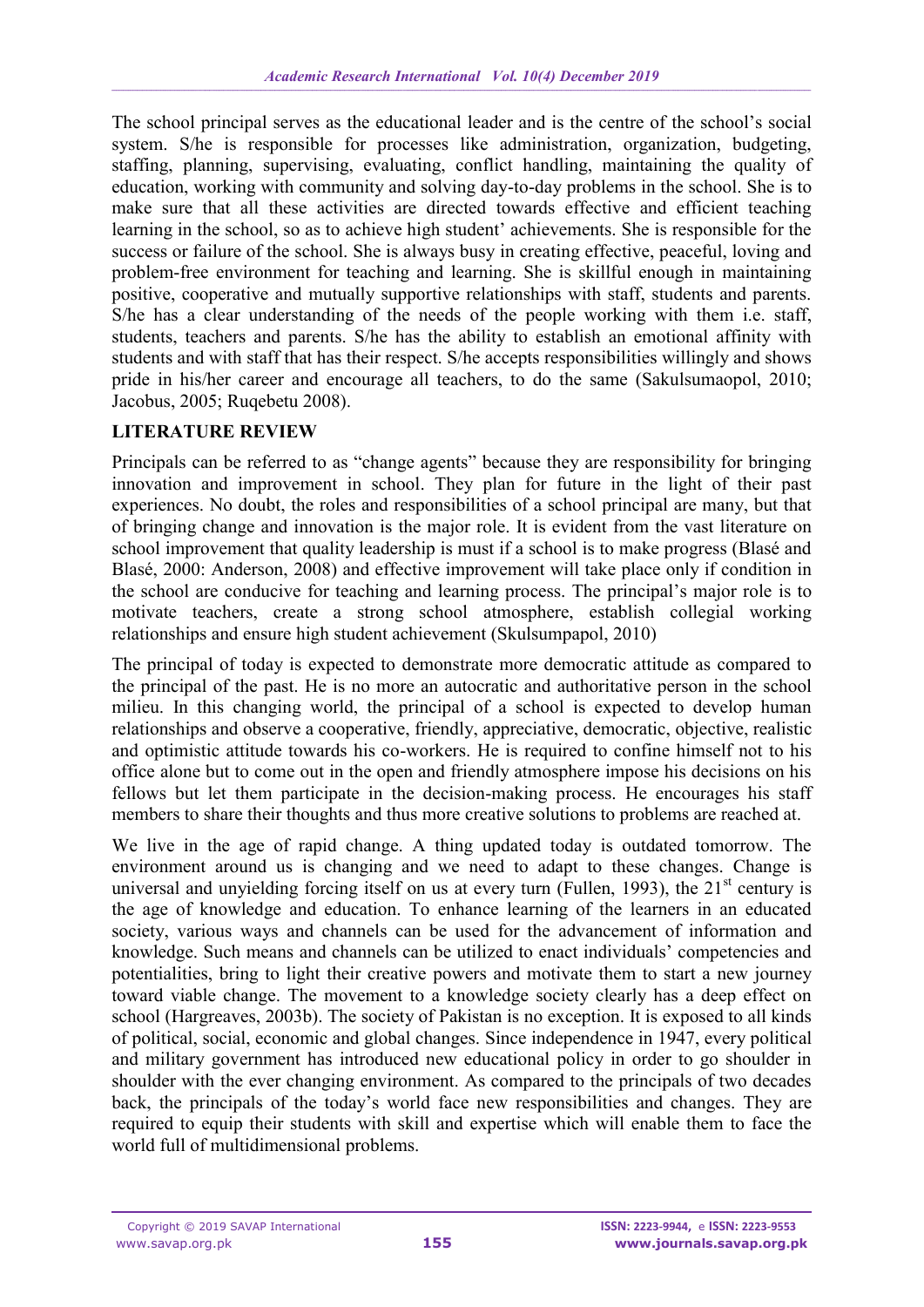We live at a time of historical change which requires new ways of thinking and new approaches to apprehend reality. The age of the systematic universe which preserves an immovable structure of predictability and control is leaving way for changes and continuous innovation. And we are not ready to see the world from a different angle (Smyre ud). Politicians and senior education administrators accept that education system in Pakistan needs to change but none of them tries to realize the real problems of school. Incapable to introduce more effective change within the school, they impose more standardized testing and accountability measures (Department of Education, Science and Training 2004, Kohn, 2002, Moos, 1999; Riley, 2000; Wildy, 1999). In so doing, they often fail to realize the real purpose of education and the prevailing model of schooling (Deherty, 2004b; Forbes, 2003, Jaivin, 2002, Kohn, 2002; Riley 2000) or pursue an economic realistic agenda, 'pushing schools to operate like businesses and to pursue the educational equivalent of profit maximization (MacBeath & Macdonald 2000, p.28).

## **Objectives of The Study**

Following are the objectives of the study:

- 1. To assess the changing approaches of school principals about their roles and responsibilities.
- 2. To identify the issues which prevent the principals to bring highly effective change in their roles?
- 3. To offer guidance to the relevant organization in formulating system and procedures for the changing roles and responsibilities of the school principals in our country.
- 4. To suggest ways that will encourage the secondary school principals to use their skill, creativity and experiences to bring necessary change in their schools to make them real learning institutions.

## **Research Questions**

- 1. What are the perceptions of students and teachers towards the managerial performance of principals of public sector school?
- 2. How effective are principals in carrying out their management duties in the school?
- 3. What strategies can be developed to enhance the managerial performance of principals?

#### **Delimitations of the study**

The study was delimited to the following aspects.

- 1. Investigations were restricted only to the principals (both male and female) of the secondary schools in district Mardan.
- 2. 60 principals of secondary schools (22 governments and 38 private) were selected randomly.
- 3. Only one questionnaire with 24 items was development for all sixty principals.
- 4. The researcher himself visited all the 60 principals three to four times to distributor the questionnaire among the principals and then collect it from them.

## **RESEARCH METHODOLOGY**

As the study was descriptive in nature, only one questionnaire consisting of 24 items was devised to collect date from all the 60 sampled heads of the secondary schools regarding the changing roles of the secondary school principals in district Peshawar. Five open-ended questions were asked for collecting individual perceptions of the principal's .According to Good and Hatt, (1952) questionnaire is the principal instrument used by the researcher to collected needed information from the respondents.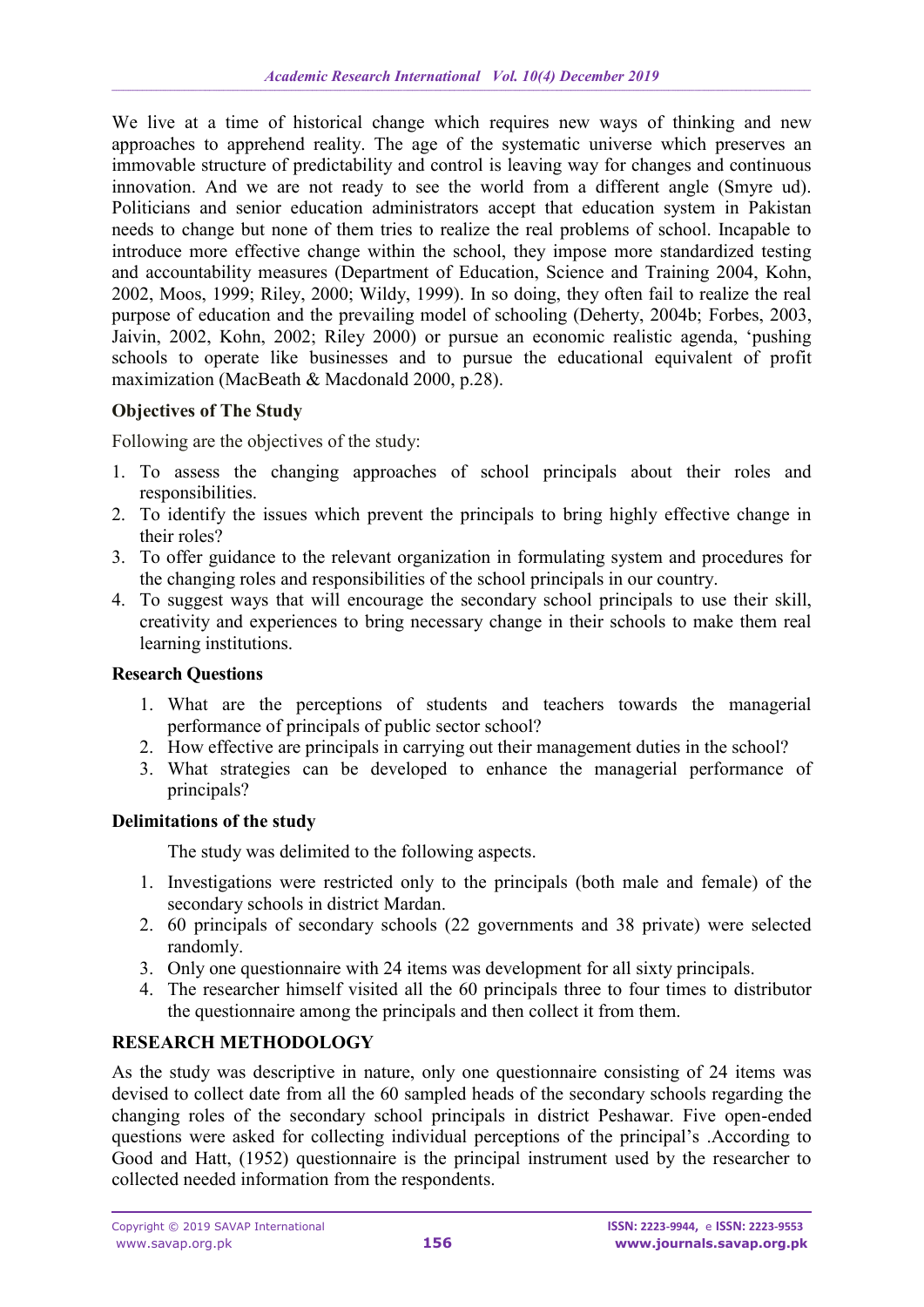| <b>Options</b>           | Gender   |                          |              |
|--------------------------|----------|--------------------------|--------------|
|                          | Male     | Female                   | <b>Total</b> |
| <b>Strongly Disagree</b> | -        | -                        | -            |
| Disagree                 |          | $\overline{\phantom{a}}$ | -            |
| Undecided                | 1(1.7)   | 1(1.7)                   | 2(3.3)       |
| Agree                    | 12(20)   | 14(23.3)                 | 26(43.3)     |
| <b>Strongly Agree</b>    | 17(28.3) | 15(20)                   | 32(53.3)     |
| Total                    | 30(50)   | 30(50)                   | 60(100)      |

### **DATA ANALYSIS AND INTERPRETATION**

**Table 1. Appreciation to your staff members for their hardworking**

Values given in the brackets are percentages of the sampled population whereas those in the column and rows of the table are frequencies. Chi-Sq=.279, DF=2 and P-Value=.870

Thirty two out of sixty respondents (both male and female) strongly agreed that they appreciated their staff members for their hard work. Here male principals are in majority as compared to their female counterparts. The total number of the agreed principals (both male and female) is twenty six. In their category, females are more than the males. One male and one female principal remained undecided. The number of the strongly disagreed and disagreed principals is zero. On the basis of the chi-square test, no significant association could be developed between the two variables (P>0.05).

## **Principals and Education Authorities**

For the smooth running of a school, the education authorities should extend all the possible support to the principals well in time. The school principals should be provided with enough funds so that all the essential elements in the school can be obtained without any delay. There is no doubt in the fact that the objectives contained in various education policies of Pakistan have never been achieved due to the inadequate funding of the educational institutions, especially, secondary schools. The dilapidated buildings of schools and the lack of the basic facilities there are clear manifestations of poor funding of the system (hasstrup 2010, Administering secondary schools in Nigeria…

## **Principal's role in the preparation of school curriculum**

To achieve excellence in education, a quality curriculum is a must, principals can play a key role in the development and interpretation of curricula because they have a basic knowledge of curriculum and learning theories more than anyone else (Stacy Marlow and Norman Minehira). Giathom and Jailall 2009, wrote, curriculum making is constructed process between districts and schools, and it is a high value activity into which the principals, as curriculum leader, must extent strong influence (p.62).

## **Political interference in education**

There is no denying the fact that education system in Pakistan has been badly affected by political interference. With a change of Govt. there is a change in syllabi due to political interference. The political interference has different shapes. It destroys educations by compromising its autonomy and management. Political interference always pollutes the holy waters of educations.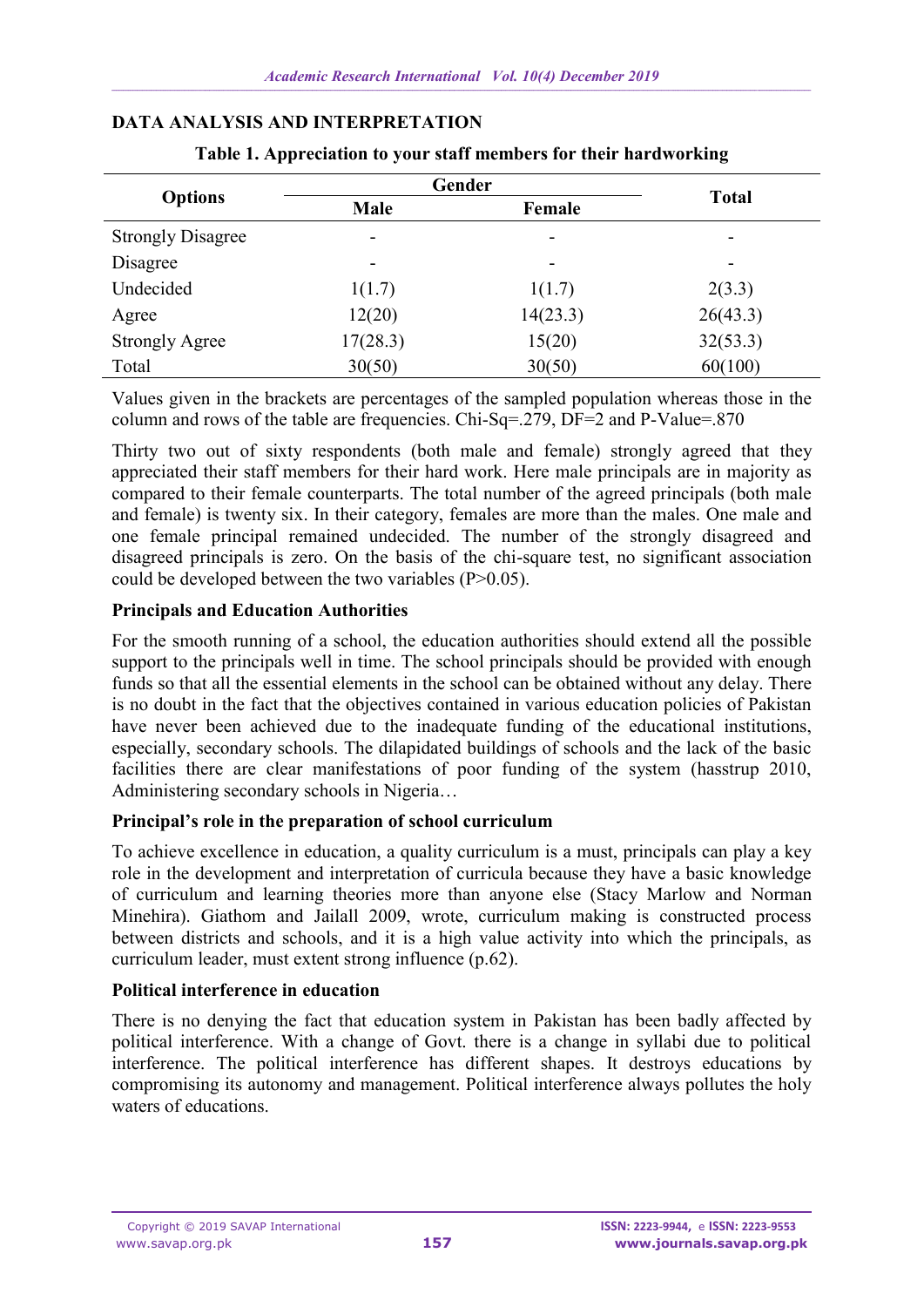|                          | Gender      |                          |              |
|--------------------------|-------------|--------------------------|--------------|
| <b>Options</b>           | <b>Male</b> | Female                   | <b>Total</b> |
| <b>Strongly Disagree</b> | 1(1.7)      | 2(3.3)                   | 3(5)         |
| Disagree                 | -           | $\overline{\phantom{a}}$ | ۰            |
| Undecided                | 1(1.7)      | 1(1.7)                   | 2(3.3)       |
| Agree                    | 12(20)      | 16(26.7)                 | 28(46.7)     |
| <b>Strongly Agree</b>    | 16(26.7)    | 11(18.3)                 | 27(45)       |
| Total                    | 30(50)      | 30(50)                   | 60(100)      |

|  |  |  |  |  |  | Table 2. Disturbance in education due to political interface |  |
|--|--|--|--|--|--|--------------------------------------------------------------|--|
|--|--|--|--|--|--|--------------------------------------------------------------|--|

Values given in the brackets are percentages of the sampled population whereas those in the column and rows of the table are frequencies. Chi-Sq=1.831, DF=3 and P-Value=.608

The table revealed that 26.7% male and 18.3% female out of 45% respondent principals strongly agreed that political interference has disturbed the education system. Similarly, 46.7% principals (20% male and 26.6% female) agreed to above stated opinion. Only one male and two female respondents strongly disagreed to the mentioned problem. The number of the undecided principal was two, one each male and female. On the basis of the chi-square test, no significant association could be developed between the two variables (P>0.05).

|                                                  | Gender         | Total    |          |
|--------------------------------------------------|----------------|----------|----------|
| <b>Options</b>                                   | Female<br>Male |          |          |
| Authentic education policy                       | 13(21.7)       | 12(20)   | 25(41.7) |
| Develop cooperation among teachers and students  | 3(5)           | 2(3.3)   | 5(8.3)   |
| Free hand to principals to bring positive change | 6(10)          | 10(16.7) | 16(26.7) |
| Provision of enough funds                        | 1(1.7)         | 1(1.7)   | 2(3.3)   |
| All of the above                                 | 7(11.7)        | 5(8.3)   | 12(20)   |
| Total                                            | 30(50)         | 30(50)   | 60(100)  |

| Table 3. Name some major changes suggested for the school |  |  |  |
|-----------------------------------------------------------|--|--|--|
|-----------------------------------------------------------|--|--|--|

Values given in the brackets are percentages of the sampled population whereas those in the column and rows of the table are frequencies. Chi-Sq=1.573, DF=4 and P-Value=.814

Twenty five out of sixty principals 13 males and 12 females opined that in order to bring changes in the schools, authentic education policy needs to be promulgated. 3 male and 2 female principals believed that the mentioned change could be ensured by developing cooperation among the teachers and students. 16 principals 6 males and 10 females' contended that the mentioned change could be brought by giving free hand to the school principals. Only two principals one each male and female went in favor of provision of enough funds to the principals. The total number of the principals, who favored all of the above mentioned opinions. Was 12 (7 males and 5 females).the chi-square test was applied to ascertain whether the variables were dependable or not. It indicated no significant association (P>0.05) between the two variables.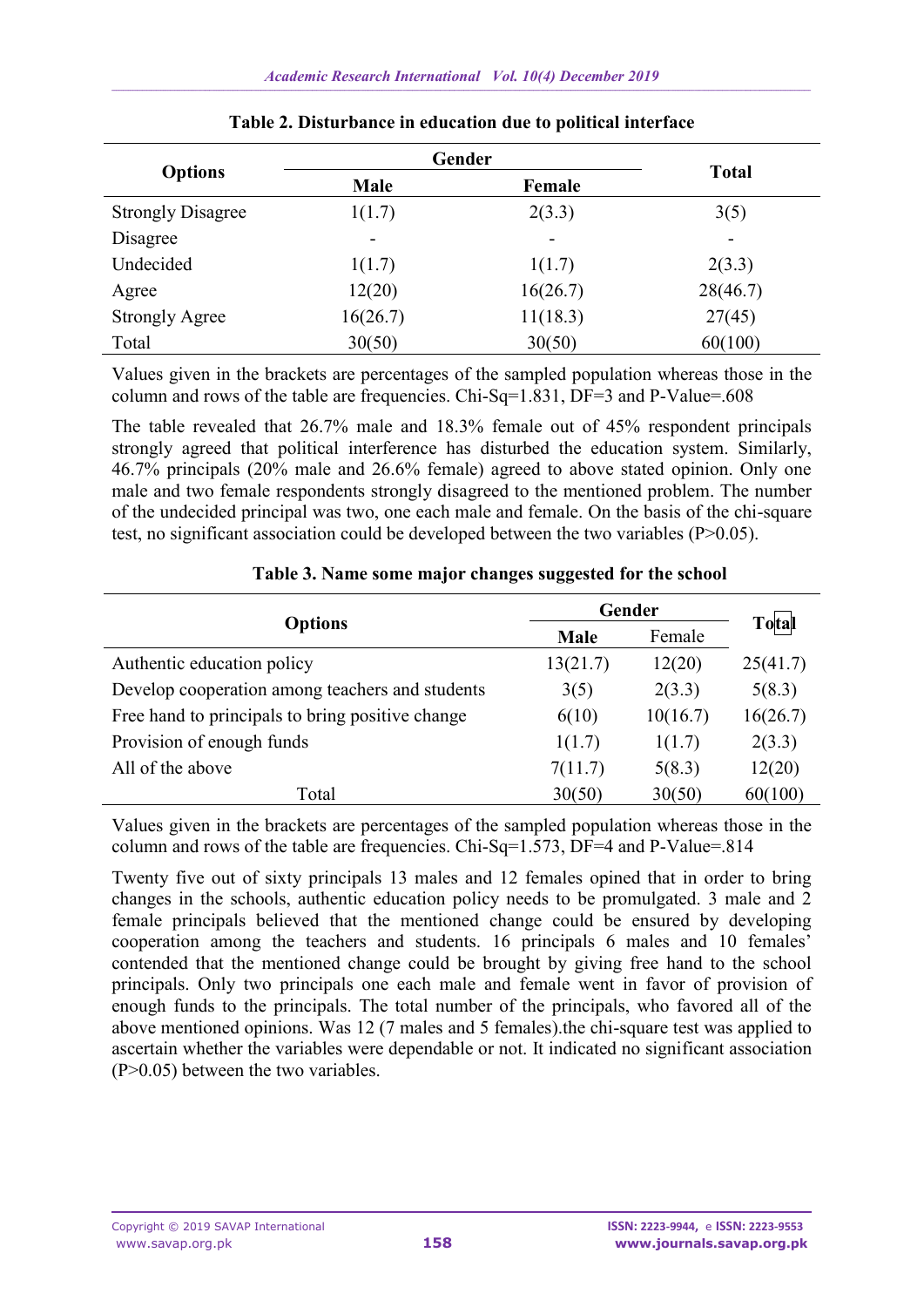|                                                                                               | Gender   |         |              |
|-----------------------------------------------------------------------------------------------|----------|---------|--------------|
| <b>Options</b>                                                                                | Male     | Female  | <b>Total</b> |
| Lack of fund                                                                                  | (0)      | 2(3.3)  | 2(3.3)       |
| Political interference                                                                        | 7(11.7)  | 12(20)  | 19(31.7)     |
| principal,<br>cooperation<br>of<br>Lack<br>among<br>education department and society at large | 5(8.3)   | 3(5)    | 8(13.3)      |
| Lack of efficient and devoted teachers                                                        | 8(13.3)  | 8(13.3) | 16(26.7)     |
| All of the above                                                                              | 10(16.7) | 5(8.3)  | 15(25)       |
| Total                                                                                         | 30(50)   | 30(50)  | 60(100)      |

Values given in the brackets are percentages of the sampled population whereas those in the column and rows of the table are frequencies. Chi-Sq=5.482, DF=4 and P-Value=.241

Only two female principals were the view that lack of funds was a main hurdle which prevented principals from bringing about effective changes in the schools. Nineteen out of sixty principals 7 male and 12 females termed political interference as the main obstacle which did not allow the principals to bring the desired changes in the intuitions. Five male and three female principles held lack of cooperation among the stakeholders responsible for the mentioned changes. An equal number male and female principals, was of the view that could not bring changes because of the lack of the devoted and efficient teachers, whereas ten male and five female opined that all of the above mentioned problems were the hurdles that they faced in brining effective changes. On the basis of the chi-square test, no significant association could be developed between the two variables  $(P>0.05)$ 

# **DISCUSSION AND IMPLICATION**

Research findings testified that a school principal plays a pivotal role in bringing change and an effective principle can smoothly lead the change in the school framework. Scholars like kotter (2002) Plierce and stapleton 2003, and Masci, Cuddapha and Pajak 2008, also support this opinion and propose that for bringing and effective change in an organization, effectiveness of the principal is a key factor. In the present circumstances it is very difficult to bring the schools in line with schools of the developed countries but the principals are expected to continue their efforts for bringing desirable changes. There is no denying the fact that excellence in school cannot be achieved without excellent leaders (ONEC), 2000) in order to lead the education reform, the school principal needs to posses sufficient knowledge and capabilities. Managing school change effectively is one of the most complicated jobs faced by the leaders of schools. He is required to ensure such a change which is useful and meaningful for teachers, students and the society as a whole. Change is the essence of any organization and educational institutions are no exceptions. In order to cope with problems of future, it is inevitable to review the current education system and revise the curriculum to make it more appropriate to the cultural and socio-economic needs which is paramount in moving forward towards a social change. (Streads, 1983). Education system in Pakistan needs to be re-structured to meet the ever increasing needs of the today's societies. Principals are required to motivate human minds and lead them on such healthy lines of progress that may help to achieve the national goals (AEPAM, 1994)

In Pakistan all the secondary schools are managed according to the laws and regulation formulated by the provincial Government. The role of the federal Government is to coordinate and facilitate the provincial government so as to ensure standards of education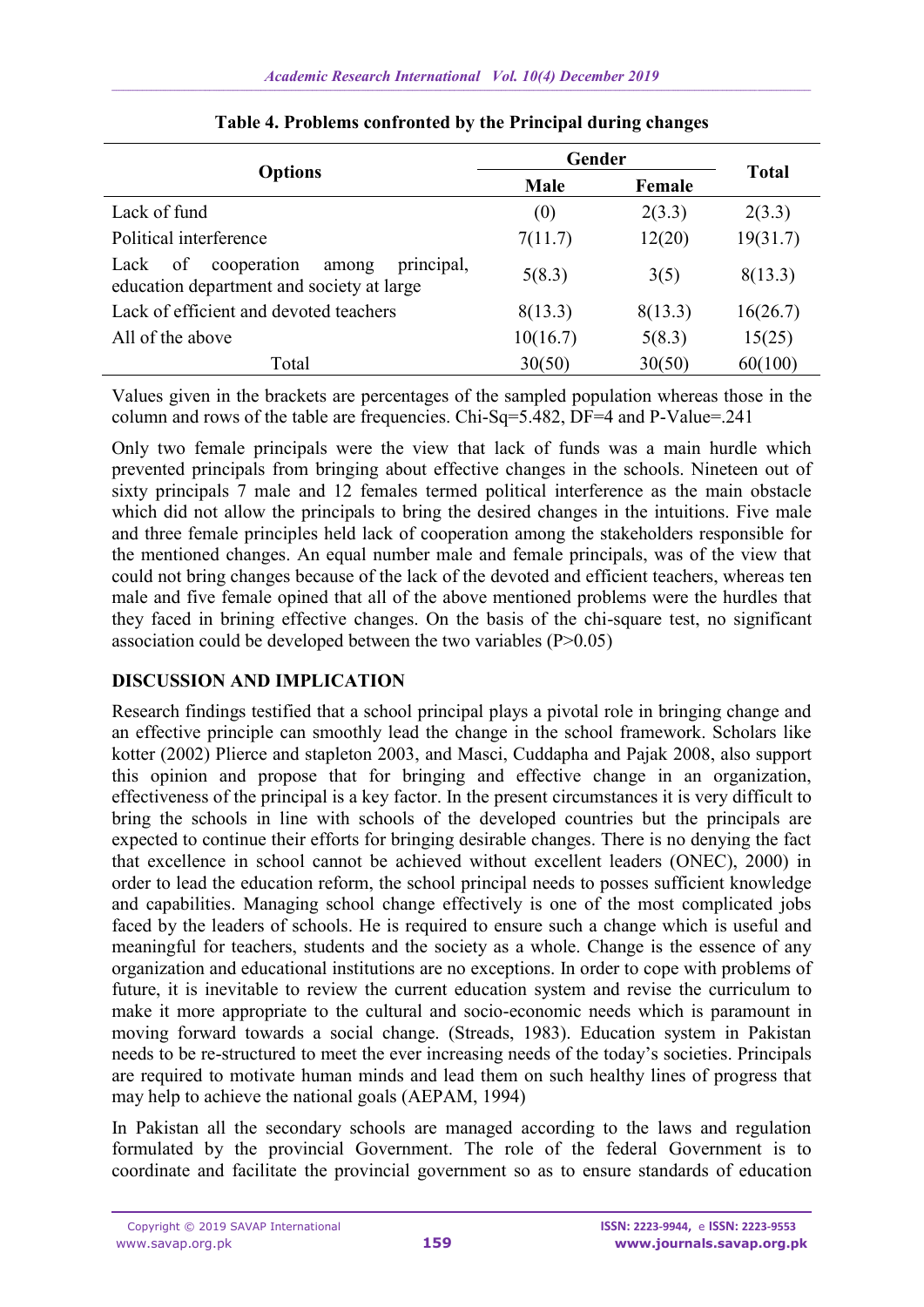across the entire federation. School principals, especially in Government school, are entrusted with no powers regarding hiring of teachers, construction in schools and making budgets for their respective schools. School principals, who can well interpret the provincial Government's rules and regulation, may employ them to form a mechanism for the improvement of the school. However such an approach needs to possess essential understanding, skill and courage. All the government schools are facing serious problems such as strict bureaucratic rules, less involvement of parents, incompetent and les qualified teacher, uninterested school heads and using traditional methods and techniques in teaching learning processes. Kapusuzoglu, 2007)

## **RECOMMENDATIONS**

- 1. The result of the study revealed that majority of the principals agreed that the role and responsibilities of the secondary school principals had changed. It is, therefore, recommended that principals training centers should be established on the analogy of PMA, etc, where principals shall acquire the necessary skills and knowledge to run the schools in line with the schools of the developed countries.
- 2. In Pakistan, every government frames rules and laws which unluckily, remain unimplemented due to the change of the government. It is, therefore, necessary that such policies and plans are formulated which is long term, realistic, practical, consistent, flexible and well related to the needs of the society.
- 3. Political interference should be diminished to the minimum level. Merit and laid down rules should be strictly followed in the appointment of both the teachers and administrators, nepotism at all levels should be discouraged in the education administration system.
- 4. In order to ensure better performance and understanding to their role and responsibilities, the EDO's DDO and principals be given special course training in management. To enhance the management capabilities of the school principals, strict accountability system should be implemented.
- 5. Collaboration and coordination between the school community and the community at large should be strengthened through mutual understanding. It will help the school principals in bringing effective reforms and changes.
- 6. The opinion of the principals should be asked for while bringing any change in the curriculum. It will make the principals feel valued and important.